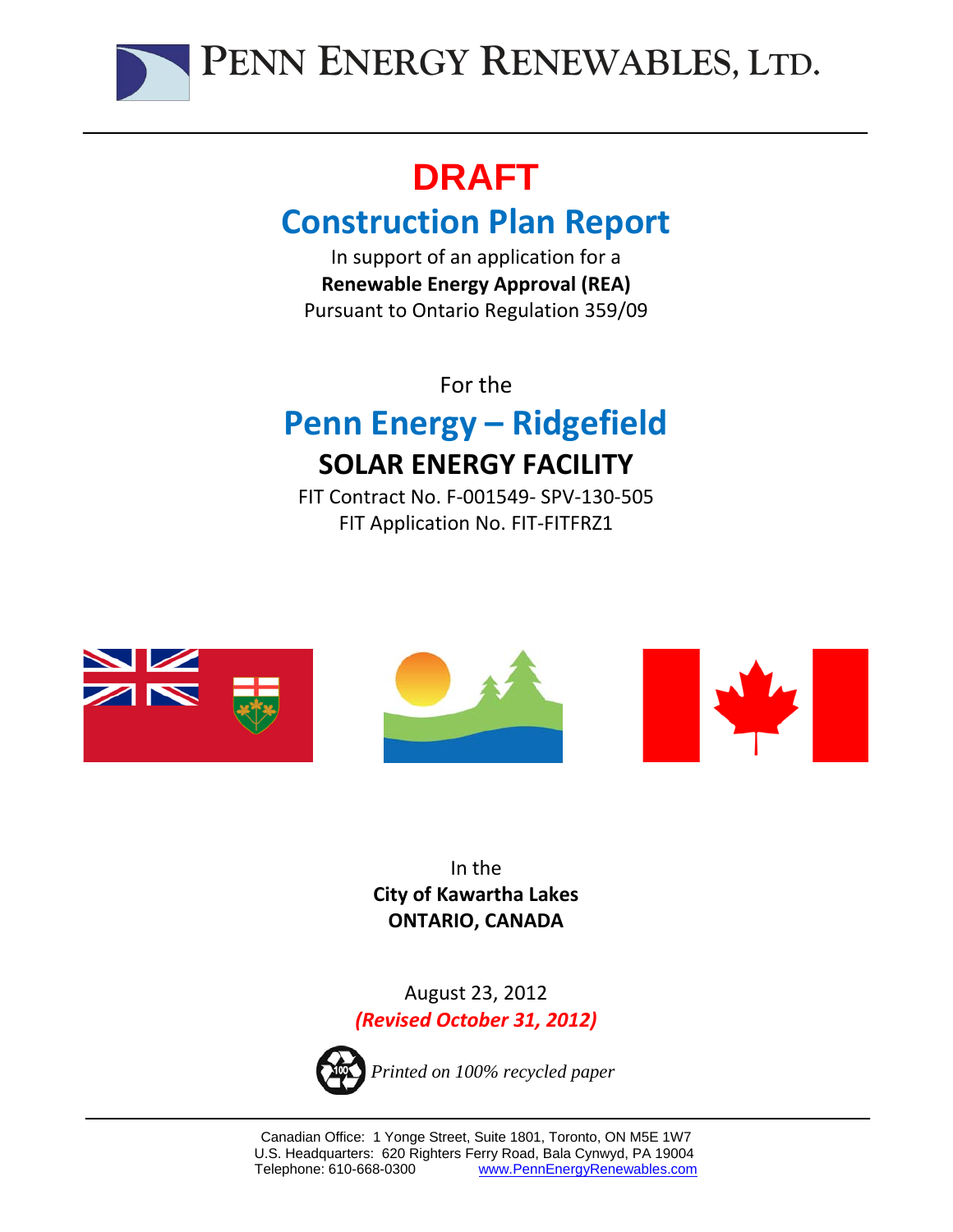## **A note regarding REA application requirements and additional Project Information:**

This document is one component of a series of reports and other related documents that, collectively, constitute a complete Renewable Energy Approval (REA) application package which will be submitted to the Ministry of the Environment (MOE) for review and approval. As such, this report is intended to compliment the other documents and may reference and/or rely upon information contained in them; therefore, the contents herein should not be considered independently.

|       | <b>Table of Contents</b>                                                             | Page |
|-------|--------------------------------------------------------------------------------------|------|
| 1.0   |                                                                                      |      |
| 2.0   |                                                                                      |      |
| 2.1   |                                                                                      |      |
| 2.1.1 |                                                                                      |      |
| 2.1.2 |                                                                                      |      |
| 2.2   |                                                                                      |      |
| 2.2.1 |                                                                                      |      |
| 2.2.2 |                                                                                      |      |
| 2.3   |                                                                                      |      |
| 2.3.1 | Potential Negative Environmental Effects of Interconnection/Testing/Commissioning 12 |      |
| 2.3.2 | Proposed Mitigation/Monitoring Plan for Interconnection/Testing/Commissioning 13     |      |
| 2.4   |                                                                                      |      |
| 2.4.1 |                                                                                      |      |
| 2.4.2 |                                                                                      |      |

#### **Notice:**

This document has been prepared solely for the use of Penn Energy Renewables, Ltd. (Penn) as part of the Renewable Energy Approval (REA) process in accordance with Ontario Regulation 359/09. It is in DRAFT form and subject to further revision. The content of this document is not intended for the use of – nor is it intended to be relied upon by – any other person, firm or corporation. Penn denies any liability whatsoever to other parties for damages or injury suffered by such third party arising from use of this document by them. Neither Penn nor any of its directors, officers or employees, shall have any liability (for negligence or otherwise) to any third party for any use of this document for any reason whatsoever.

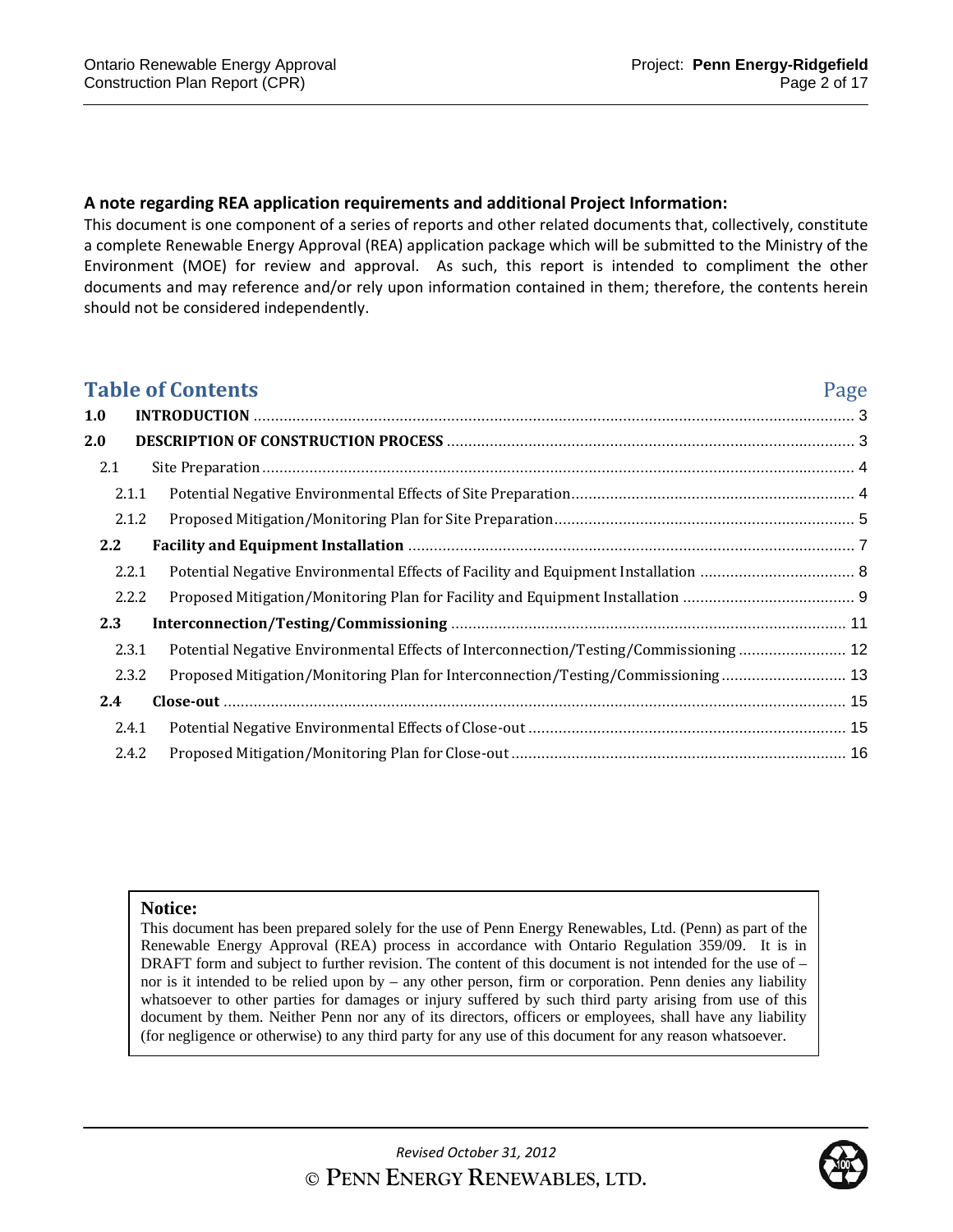## **1.0 INTRODUCTION**

Penn Energy Renewables, Ltd. (Penn) has executed a FIT contract with the Ontario Power Authority (OPA) for the construction of an 8 MW, ground‐mounted, Class 3 solar energy facility located west of the village of Dunsford, within the City of Kawartha Lakes, Ontario. The subject lands are located in part of Lot 5 Concession 10, in the City of Kawartha Lakes, geographic village of Fenelon. The proposed Renewable Energy Generation Facility (REGF) would consist of a collection of solar photovoltaic (PV) modules (each approximately 1.00 m x 1.67 m or 1.00 m x 2.00 m in dimension) that are grouped into arrays tilted and facing south. These stationary arrays are strung together forming a series of rows oriented east to west. The Environmental Protection Act (EPA) administered by the Ministry of the Environment (MOE) regulates Renewable Energy Approvals (REAs) under Part V.0.1 of the act, pursuant to Ontario Regulation 359/09. A proponent of a renewable energy project is required to submit numerous reports as part of an REA application; one of which is a Construction Plan Report (CPR).

According to the MOE's publication "Technical Guide to Renewable Energy Approvals Chapter 5: Guidance for preparing the Construction Plan Report" (2011)…

*The purpose of the Construction Plan Report is to describe in sufficient detail project activities related to the construction phase so that all potential negative environmental effects may be identified. The report must describe mitigation measures in respect of negative environmental effects of the construction or installation.* 

This report begins with a summary of the construction stages and general timing of each. It continues by detailing specific tasks and attributes of each stage, potential negative environmental effects due to construction/installation activities, and any proposed mitigation or monitoring. Much of this information is taken from other reports prepared for this REA application, for example, the *Natural Heritage Assessment and Environmental Impact Study Report* by Bowfin Environmental Consulting Inc. (**NHA/EIS**), the *Archaeological Assessment (Stages 1 and 2) Report* by Northeastern Archaeological Associates (**AA**) and the *Water Assessment Report* by Bowfin Environmental Consulting Inc. (**WA**).

## **2.0 DESCRIPTION OF CONSTRUCTION PROCESS**

The primary stages (with approximate timing) of REGF construction are **Site Preparation** (3 months), **Facility and Equipment Installation** (4 months), **Interconnection/Testing/Commissioning** (1 month) and **Close‐out** (2 weeks). Since these stages will overlap significantly, the anticipated total duration is approximately 6 months – anticipated to commence in Summer 2013. The entire REGF will likely be constructed and installed in one continuous phase, unless interrupted by winter weather.

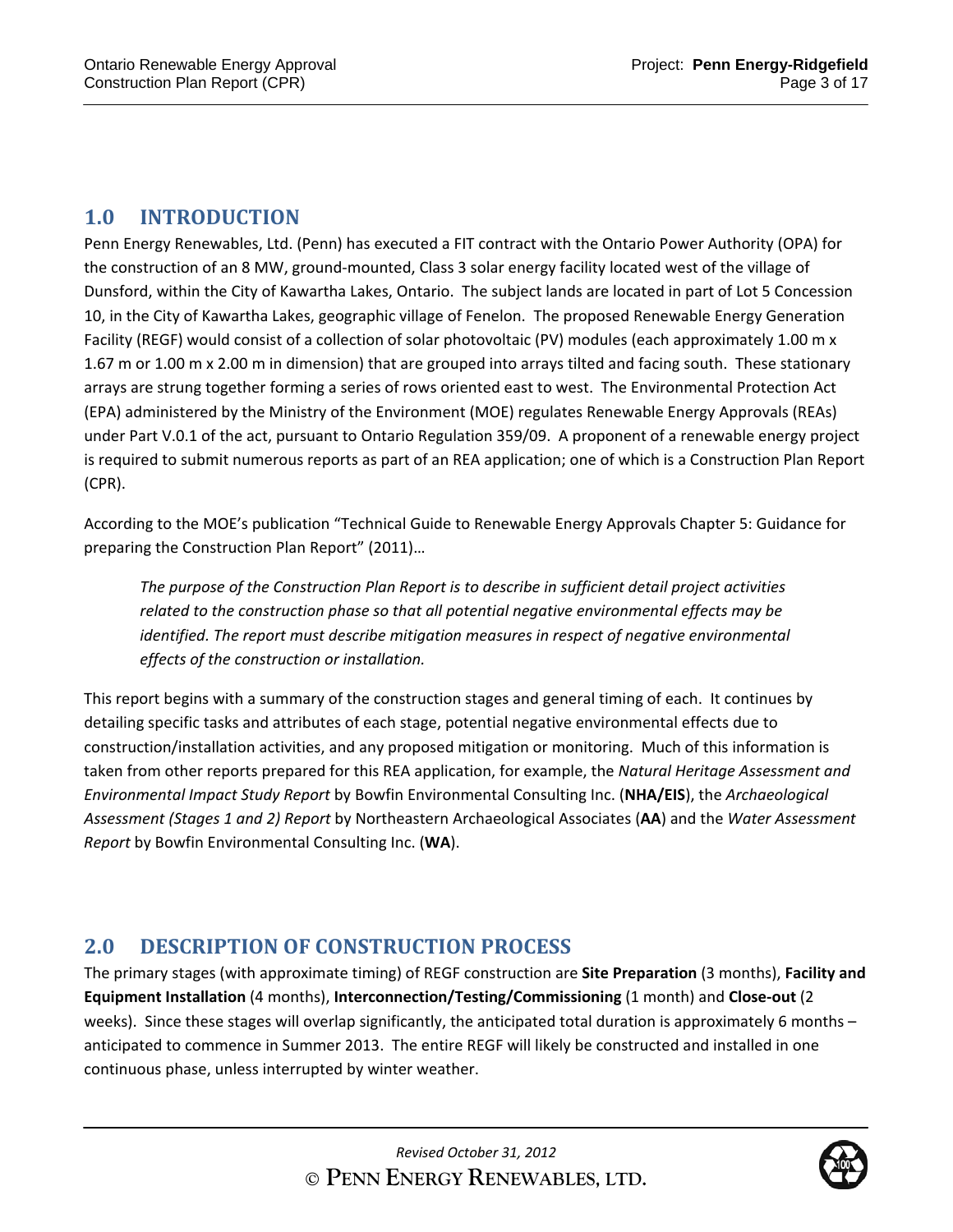## **2.1 Site Preparation**

Surveyor layout and staking; temporary power; water well; erosion and sediment controls; clearing/ grubbing; topsoil stockpiling; rough grading; temporary parking and staging areas; internal lanes and roadway access connections; perimeter fencing.

Materials Brought On Site: Utility poles and low-voltage conductor; erosion/sediment control materials (fencing, fabric, straw bales, etc.); gravel/aggregate to provide necessary bearing capacity for lanes, parking and staging areas; chain‐link fencing and barbed‐wire. Portable toilets, an office trailer and refuse/recycling dumpster(s) will also be utilized throughout construction.

Construction Equipment Utilized: Typical earth‐moving equipment (grader, bulldozer, backhoe, front‐ loader, dump truck, water storage tank/truck, etc.); light-duty trucks and similar vehicles.

Timing and Operational Plans: Approximately three months overall; the surveying and utility installation will occur in the first month, while all erosion and sediment controls are installed; any necessary clearing and grubbing will coincide with stockpiling of topsoil and rough grading which should take about 6‐8 weeks; then (during the last few weeks) internal lanes, road access, perimeter fencing and temporary parking/staging areas will be constructed.

Temporary Land Uses: Much of the REGF Project Location will encounter changes and various uses during this stage. Some will be permanent (rough grading and construction of internal lanes/road connections) while others will only be temporary (e.g., staging areas and erosion/sediment controls).

Materials Generated at/Transported from Project Location: None anticipated other than waste from clearing and grubbing; rough grading is designed to balance cut and fill materials; topsoil will be retained for reapplication, landscaping and re‐seeding; standard construction waste will be disposed of according to applicable regulations and standard practice.

## **2.1.1 Potential Negative Environmental Effects of Site Preparation**

Stormwater Runoff Impacts: According to the NHA/EIS, grading and leveling of the site may increase erosion, however, grading is expected to be minimal as the majority of the project installation will follow existing grades to maintain the direction and quantity of surface flow. There is no planned import or export of fill or other material to or from the site. The anticipated grading is not expected to significantly increase the rate and/or flow of stormwater discharge from the site and may, in fact, increase stormwater infiltration by slightly reducing the average pitch of the site. In the further interest of maintaining the existing hydrogeological regime, impervious surfaces will be limited with access roads and parking areas to be gravel rather than asphalt to encourage infiltration. Impact will be limited to potential sediment runoff prior to the land being restabilized. A sediment erosion control plan will be developed with final engineering plans prior to the removal of vegetation and grading.

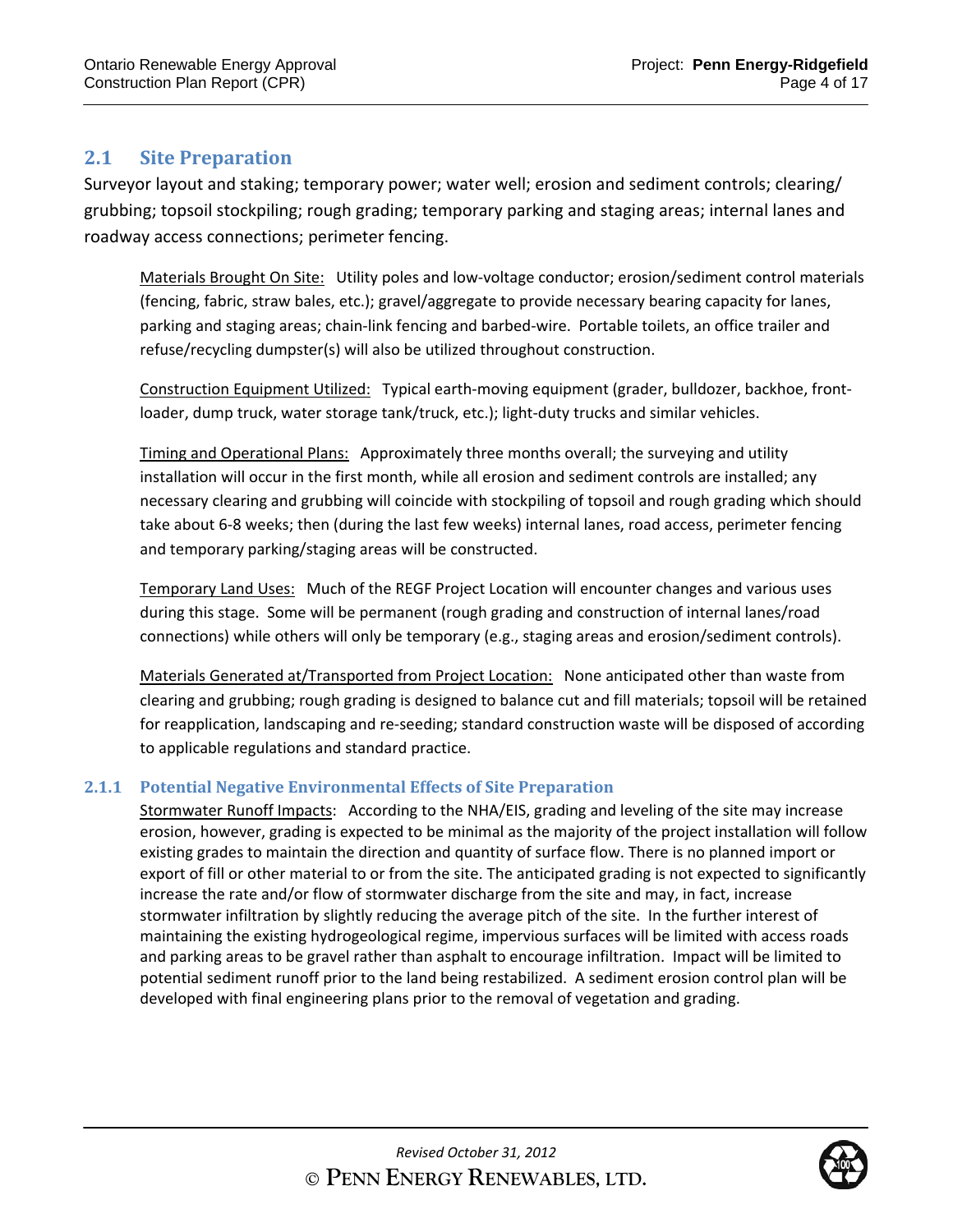Dust and Noise Emissions: Dust and noise emissions due to typical construction activities are unavoidable, but no negative environmental effects are anticipated – especially since stock mufflers will be utilized on construction equipment and machinery.

Destruction of Vegetation and Habitat: Much of the area within the limits of the project location has been historically cleared for grazing. Areas of new vegetation removal will be re‐seeded or landscaped prior to close‐out of construction. Potential negative environmental effects to vegetation and habitat can be mitigated by following the measures below.

Impacts on Water Bodies: None. A water assessment has been prepared by Bowfin Environmental. There are no features meeting the definition of water bodies located on or within 120m of the project location. There are no lake trout lakes on or within 300m of the project location.

Impacts Related to Water Taking: None. An existing well is located on this property. Penn anticipates using this well to provide water to the REGF. During the Site Preparation phase of the construction, water from the well will be utilized primarily for dust control and, to a lesser extent, for other construction‐related water needs during the construction of the project. During the construction phase of the project, Penn anticipates that it would utilize not more than 7,600 liters of water per day on any day. According to a Hydrogeological Impact Statement prepared by Levac Robichaud Leclerc Associates Ltd, dated February 2012, "the proposed water taking operation described above is expected to have no significant impacts on the local hydrogeological regime, including interference with neighbouring wells (dug or drilled), and land uses as well as any local surface water features."

Fuel Spills: Spills from construction equipment/machinery are a potential threat to the environment, but this can be mitigated by following the Treatment Technologies below.

Impacts on Archaeological Resources: None. The AA survey resulted in the recovery of a single groundstone tool. Concentrated survey did not locate any associated cultural material. Consequently, the consultant, Northeastern Archaeological Associates Limited, recommended that the development property be cleared for development. This recommendation was concurred with by the Ministry of Tourism and Culture.

## **2.1.2 Proposed Mitigation/Monitoring Plan for Site Preparation**

#### Modifications of Construction Activities:

- o Clearly delineate the limits/perimeter of the area to be cleared to prevent the loss of woody vegetation not intended for removal;
- o No removal of woody vegetation (trees or shrubs) between April 15th and July 31st, inclusive, unless a biologist has walked the site no earlier than five days prior to the planned clearing and has indicated that no nesting activity is occurring within the area to be cleared;
- o Install, monitor and maintain silt fence around the project location boundary (excluding site accesses) to prevent sediment from traveling to neighboring properties;
- o Instruct personnel onsite to respect the project location boundaries and any additional setbacks;

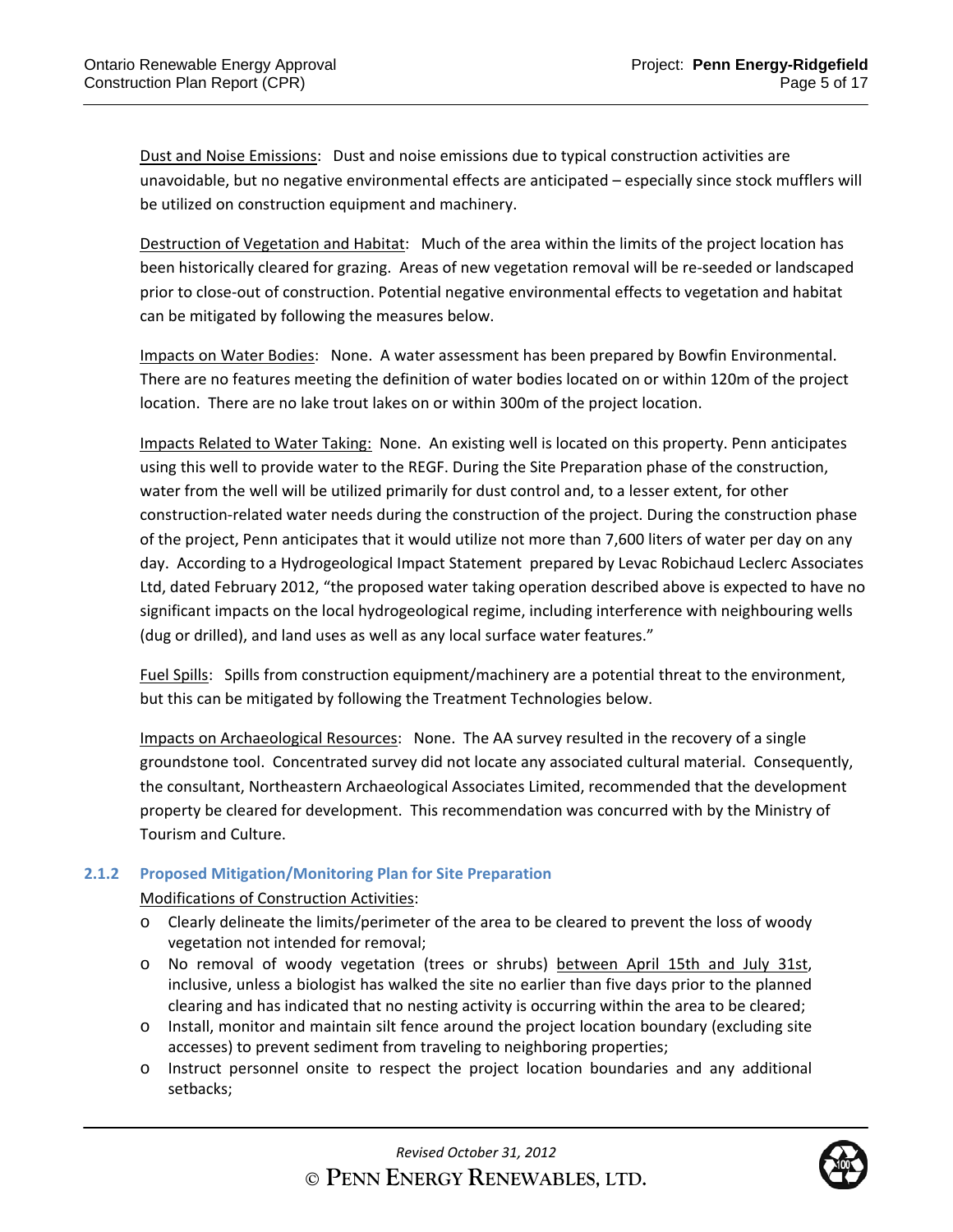- o Dust suppression to be utilized when necessary;
- o Utilize small machinery outside of perimeter fence during all activities to avoid accidental damage to the root system of trees (drip lines) not intended for removal and minimize soil compaction; and
- o Ensure that properly operating mufflers (i.e. standard OEM, or similar) are used on all project machinery and vehicles to minimize noise impacts.

#### Additional Modifications of Construction Activities – Reptile Hibernacula

If Reptile Hibernacula is confirmed is confirmed by Spring 2013 surveys as scheduled in the NHA/EIS, the following shall also be implemented:

- o 30 m area will be established around the hibernacula. No work would take place within this area;
- o The 30 m area will be flagged and demarcated (in field and on construction drawings);
- o Construction crew would be educated about the location and significance of these features and will be trained to avoid snakes by conducting a visual inspection of the work site prior to the commencement of the daily activities. The crew would be made aware that they need to avoid harming snakes. Workers will be provided with an ID manual of snakes and protocol of what to do if snakes are present (i.e. wait for snakes to pass, avoid snakes). The contact information of a SAR biologist who will be responsible for safely transporting snakes will be provided. Construction crew will record the number and species of any snakes observed;
- o The access road use and vehicular speeds will be minimized during September and October (when snakes are moving towards the hibernacula) and between March 15 and May 15, when snakes are leaving the hibernacula. During these same periods a thorough sweep of the work areas within 100m of the hibernacula will be performed daily prior to any work commencing within this area; and
- o The 100m buffer area will be flagged and demarcated in field.

#### Additional Modifications of Construction Activities ‐ Turtle Wintering and Nesting Area

If Turtle Wintering and Nesting Area is confirmed by Spring 2013 surveys, the following shall also be implemented:

- o Construction crew would be educated about the location and significance of this feature and will be trained to avoid turtles by conducting a visual inspection of the work site prior to the commencement of the daily activities. The crew would be made aware that they need to avoid harming turtles. Workers will be provided with an ID manual of turtles and protocol of what to do if s are present (i.e. wait for turtles to pass, avoid turtles). The contact information of a SAR biologist who will be responsible for safely transporting turtles will be provided. Construction crew will record the number and species of any turtles observed.
- o The access road use and vehicular speeds will be minimized during mid‐October to November (when turtles are moving towards the wintering area) and early spring (i.e. after ice melt till mid‐end of June, when turtles leave the wintering area for nesting sites). During these same periods a thorough sweep of the work areas within 100m of the wintering area will be performed daily prior to any work commencing within this area.

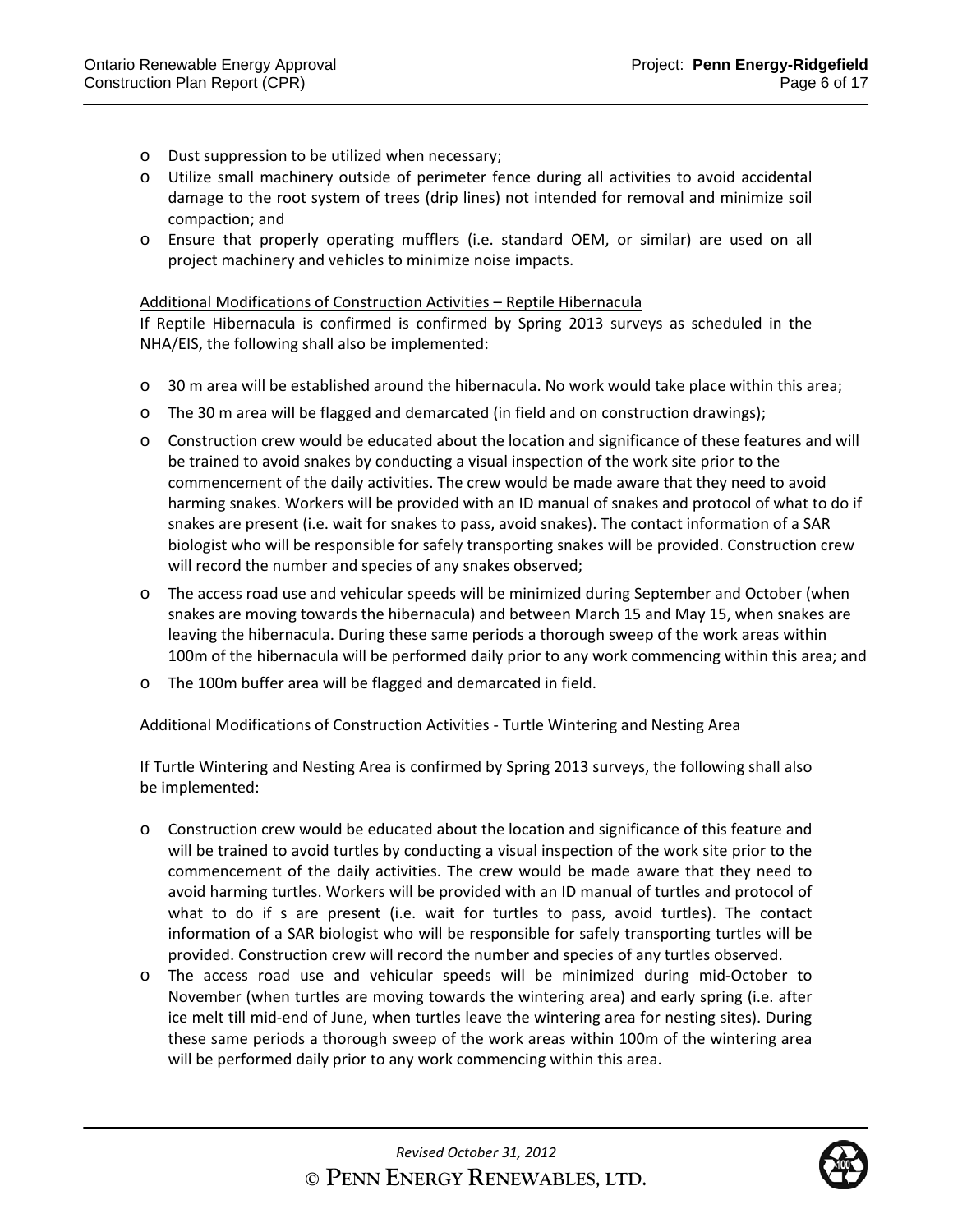Additional Modifications of Construction Activities – Amphibian Breeding Habitat (Woodland) If Amphibian Breeding Habitat (Woodland) is confirmed by Spring 2013 surveys, mitigation measures will follow the above measures that protect the Wetlands within 120m of the project location. The following shall also be implemented:

- o Construction crew would be educated about the location and significance of this feature and will be made aware that they need to avoid harming frogs.
- o The access road use and vehicular speeds will be minimized between April and June (when frogs are moving towards the breeding area).

Additional Modifications of Construction Activities – Generalized Significant Wildlife Habitat Pursuant to the NHA, mitigation for this feature is included in the above mitigation for wetlands ad woodlands. For reinforcement the following specific mitigation measures are to be implemented:

- o No natural vegetation other than the fencerows will be removed
- $\circ$  No work will occur within the drip line of Woodland 1 as identified in the NHA.
- o Sediment fence will be installed around the perimeter of the project location.

Treatment Technologies:

- o Fueling and maintenance activities would occur within an area where sediment erosion control measures and all precautions have been made to prevent oil, grease, antifreeze or other materials from inadvertently entering the ground or the surface water flow. Such activities will be a minimum of 30 m from any significant natural feature as identified in the NHA;
- o Develop a spill response plan as part of final engineering and train staff;
- o Keep emergency spill kits onsite;
- o Disposal of waste shall be in accordance with governmental regulation;
- o Monitor area for leakage, in the unlikely event of spillage halt all construction activities and corrective measures must be implemented. Any spills must be immediately reported to the MOE Spills Action Centre (1.800. 268.6060).

Scheduling and Operational Changes:

o Conduct construction activities during daylight hours whenever possible to minimize light and noise impacts to wildlife.

**Environmental Effects Monitoring Plan**: Required construction and post‐construction monitoring are addressed in the Design and Operations Report.

## **2.2 Facility and Equipment Installation**

PV array foundations (piles/screw‐posts), racking and modules; low‐voltage wiring and combiner/ collection cabling; trenching for conductors; collection house/transformer foundation pads; placement of collection houses; inverters and mid‐size transformers; final connections of collection equipment; overhead structures; high‐voltage conductors to substation; permanent power (120‐240v).

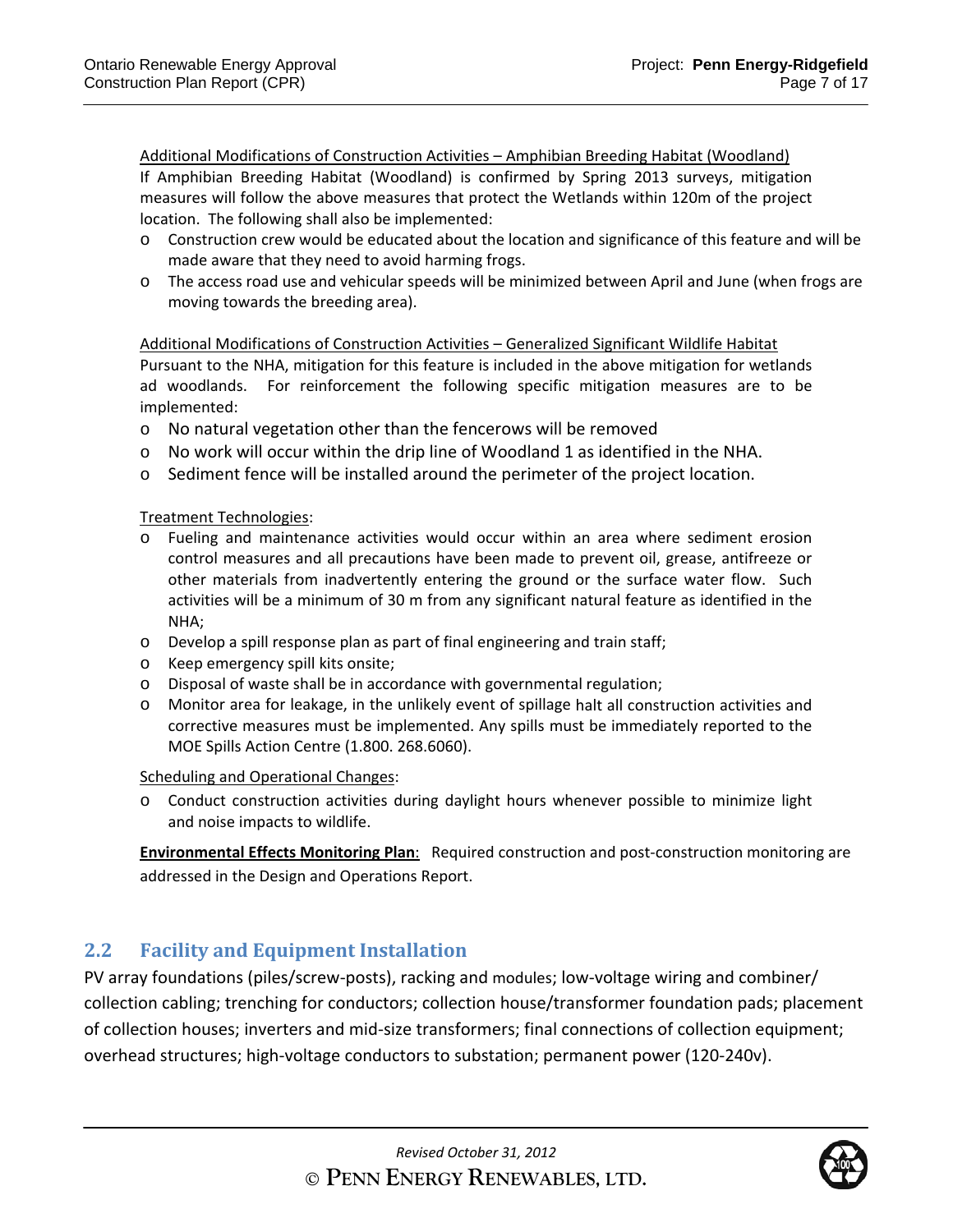Materials Brought On Site: Metal posts and racking materials for assembly of PV arrays; PV modules and associated wiring; combiner/collection accessories (cables, connectors, etc.); stone and conduit for trenches; stone and concrete for building/transformer foundations; pre‐fabricated collection houses (including pre‐installed inverters, control equipment and accessories); mid‐size transformers; wood or steel poles and high‐voltage conductors; related wiring, cables, controls, switches, disconnects, etc.

Construction Equipment Utilized: Typical light‐duty construction equipment; specialized machines for installation of PV array foundations (similar to a Bobcat); delivery and staging vehicles (medium and large trucks, fork lift, etc.); bucket truck; concrete truck; small‐ to medium‐sized grading/compacting equipment; hand tools.

Timing and Operational Plans: Numerous tasks and trades will be concurrently underway throughout this 4‐month stage. Because of the large number of modular, repetitive components, installation can be progressively staggered (e.g. the panel installation following the racking installers who can be right behind the foundation crew.) Additionally, other components can be erected at the same time: lowand high-voltage conductors, collection houses, transformers, etc.

Temporary Land Uses: In addition to the construction office trailer, dumpster and parking areas, the primary temporary use of land will be for staging of materials, equipment and related supplies.

Materials Generated at/Transported from Project Location: No materials requiring export from the site will be generated other than standard construction waste, which will be disposed of according to applicable regulations and standard practice.

## **2.2.1 Potential Negative Environmental Effects of Facility and Equipment Installation**

Stormwater Runoff Impacts: None. Although the solar panels are themselves impervious, the design and placement of the solar panels promotes the flow of rainwater to the ground surface beneath and surrounding the panels. Grasses and/or alternative species of groundcover will be planted in these areas. As a result, runoff from these solar panels will travel predominantly along the surface of the ground, maintaining the opportunity to infiltrate in a manner similar to pre‐development conditions. Limited impervious surfaces (e.g., inverter, transformer and substation pads) will be constructed for this development. The site access lanes and a small parking area would be constructed of gravel and would, as a consequence, maintain some level of stormwater infiltration.

Dust and Noise Emissions: Dust and noise emissions due to typical construction activities are unavoidable, but no negative environmental effects are anticipated – especially since stock mufflers will be utilized on construction equipment and machinery.

Destruction of Vegetation and Habitat: There are no anticipated potential negative environmental effects attributable to this phase, maintenance of mitigation measures from the site preparation phase should be followed to ensure such.

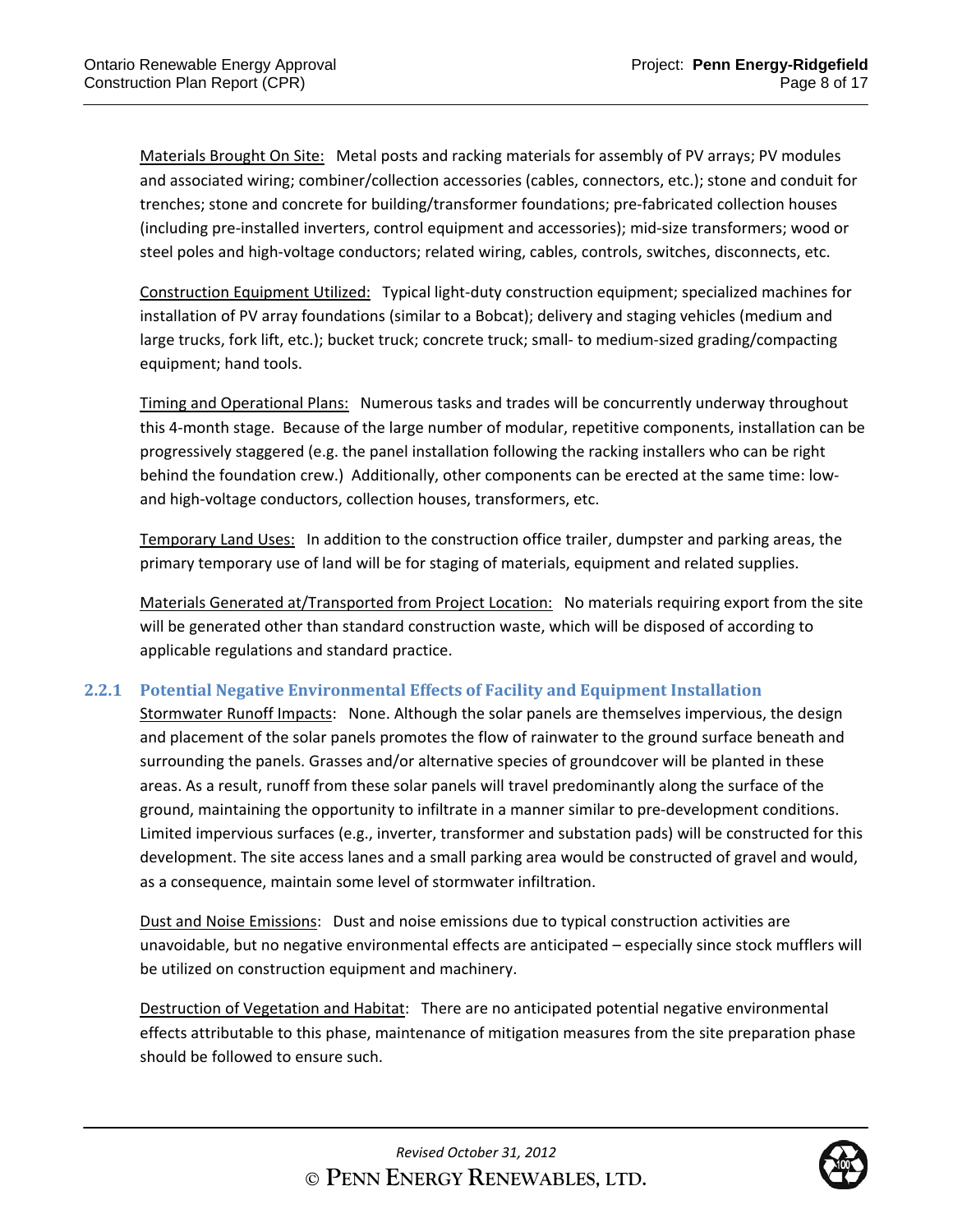Impacts on Water Bodies: None. A water assessment has been prepared by Bowfin Environmental. There are no features meeting the definition of water bodies located on or within 120m of the project location. There are no lake trout lakes on or within 300m of the project location.

Impacts Related to Water Taking: None. An existing supply well exists on the property. Penn anticipates using a well to provide water to the REGF. Penn anticipates that the well located by the existing house on the eastern edge of the property will be the primary well that Penn will utilize. During the Facility and Equipment Installation phase of the construction, water from the well will be utilized primarily for dust control and, to a lesser extent, for other construction‐related water needs during the construction of the project. During the construction phase of the project, Penn anticipates that it would utilize not more than 7,600 liters of water per day on any day. A hydrogeological report by Levac Robichaud Leclerc Associates Ltd., dated February 2012, confirms such taking would have "no significant impacts on the local hydrogeological regime."

Fuel Spills: Spills from construction equipment/machinery are a potential threat to the environment, but this can be mitigated per the Treatment Technologies listed below. Penn anticipates selecting a primary transformer for the grid‐tie substation that utilizes biodegradable transformer oil(s), such as, by way of example, vegetable-based FR-3. Such transformer oils are non-toxic and readily biodegradable. They are less volatile that petroleum‐based oils and have higher flash points for improved safety. They are known to quickly and thoroughly degrade in both soil and aquatic environments.

Impacts on Archaeological Resources: None. The AA survey resulted in the recovery of a single groundstone tool. Concentrated survey did not locate any associated cultural material. Consequently, the consultant, Northeastern Archaeological Associates Limited, recommended that the development property be cleared for development. This recommendation was concurred with by the Ministry of Tourism and Culture.

## **2.2.2 Proposed Mitigation/Monitoring Plan for Facility and Equipment Installation**

- o Monitor and maintain silt fence around the project location boundary (excluding site accesses) to prevent sediment from traveling to neighboring properties;
- o Instruct personnel onsite to respect the project location boundaries and any additional setbacks;
- o Dust suppression to be utilized when necessary;
- o Utilize small machinery outside of perimeter fence during all activities to avoid accidental damage to the root system of trees (drip lines) not intended for removal and minimize soil compaction; and
- o Ensure that properly operating mufflers (i.e. standard OEM, or similar) are used on all project machinery and vehicles to minimize noise impacts.

#### Additional Modifications of Construction Activities – Reptile Hibernacula

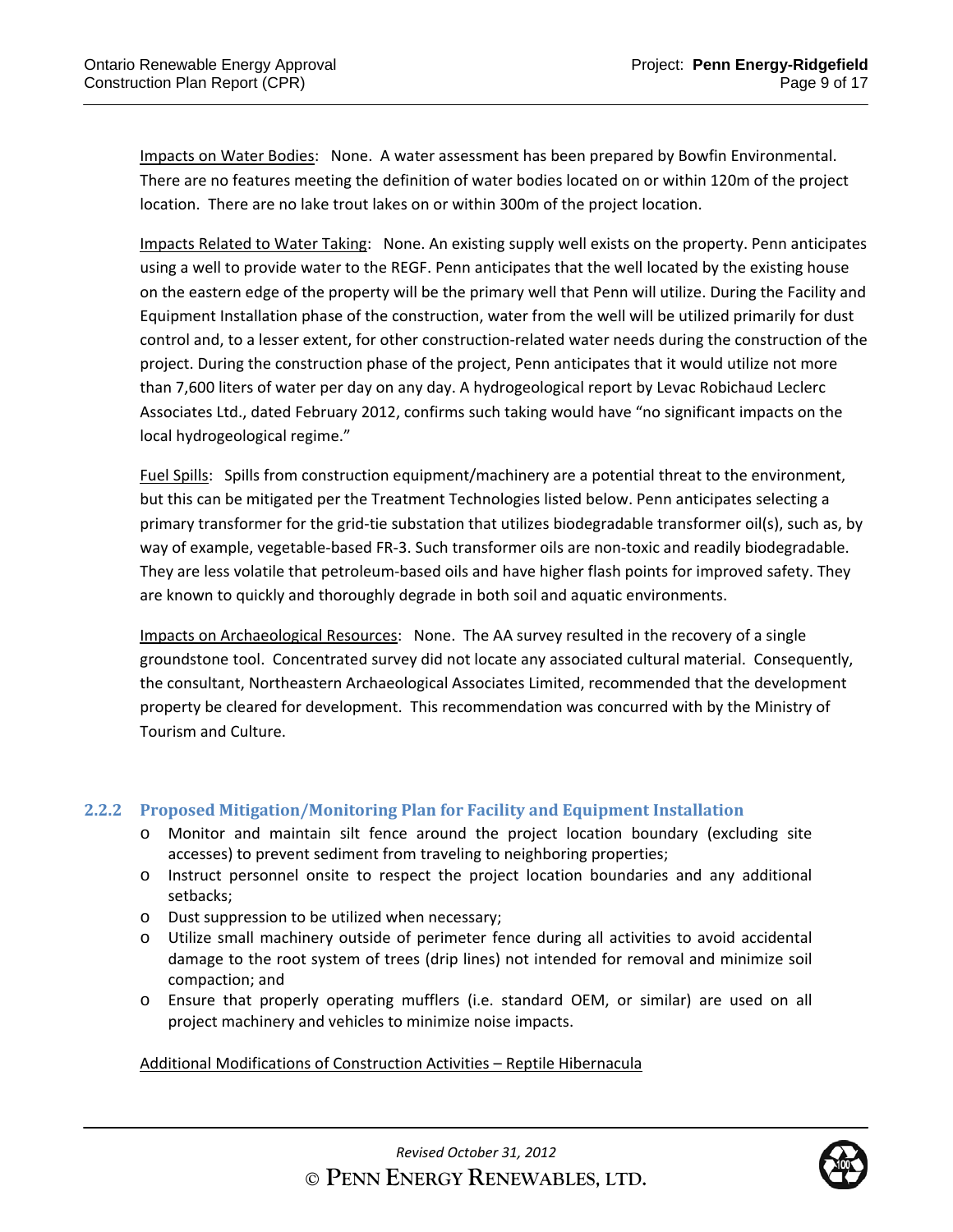If Reptile Hibernacula is confirmed is confirmed by Spring 2013 surveys as scheduled in the NHA/EIS, the following shall also be implemented:

- o 30 m area will be maintained around the hibernacula. No work would take place within this area;
- o The 30 m area will remain flagged and demarcated (in field and on construction drawings);
- o Construction crew would be educated about the location and significance of these features and will be trained to avoid snakes by conducting a visual inspection of the work site prior to the commencement of the daily activities. The crew would be made aware that they need to avoid harming snakes. Workers will be provided with an ID manual of snakes and protocol of what to do if snakes are present (i.e. wait for snakes to pass, avoid snakes). The contact information of a SAR biologist who will be responsible for safely transporting snakes will be provided. Construction crew will record the number and species of any snakes observed;
- o The access road use and vehicular speeds will be minimized during September and October (when snakes are moving towards the hibernacula) and between March 15 and May 15, when snakes are leaving the hibernacula. During these same periods a thorough sweep of the work areas within 100m of the hibernacula will be performed daily prior to any work commencing within this area; and
- o The 100m buffer area will be flagged and demarcated in field.

#### Additional Modifications of Construction Activities ‐ Turtle Wintering and Nesting Area

If Turtle Wintering and Nesting Area is confirmed by Spring 2013 surveys, the following shall also be implemented:

- o Construction crew would be educated about the location and significance of this feature and will be trained to avoid turtles by conducting a visual inspection of the work site prior to the commencement of the daily activities. The crew would be made aware that they need to avoid harming turtles. Workers will be provided with an ID manual of turtles and protocol of what to do if s are present (i.e. wait for turtles to pass, avoid turtles). The contact information of a SAR biologist who will be responsible for safely transporting turtles will be provided. Construction crew will record the number and species of any turtles observed.
- o The access road use and vehicular speeds will be minimized during mid‐October to November (when turtles are moving towards the wintering area) and early spring (i.e. after ice melt till mid‐end of June, when turtles leave the wintering area for nesting sites). During these same periods a thorough sweep of the work areas within 100m of the wintering area will be performed daily prior to any work commencing within this area.

## Additional Modifications of Construction Activities – Amphibian Breeding Habitat (Woodland)

If Amphibian Breeding Habitat (Woodland) is confirmed by Spring 2013 surveys, mitigation measures will follow the above measures that protect the Wetlands within 120m of the project location. The following shall also be implemented:

- $\circ$  Construction crew would be educated about the location and significance of this feature and will be made aware that they need to avoid harming frogs.
- o The access road use and vehicular speeds will be minimized between April and June (when frogs are moving towards the breeding area).

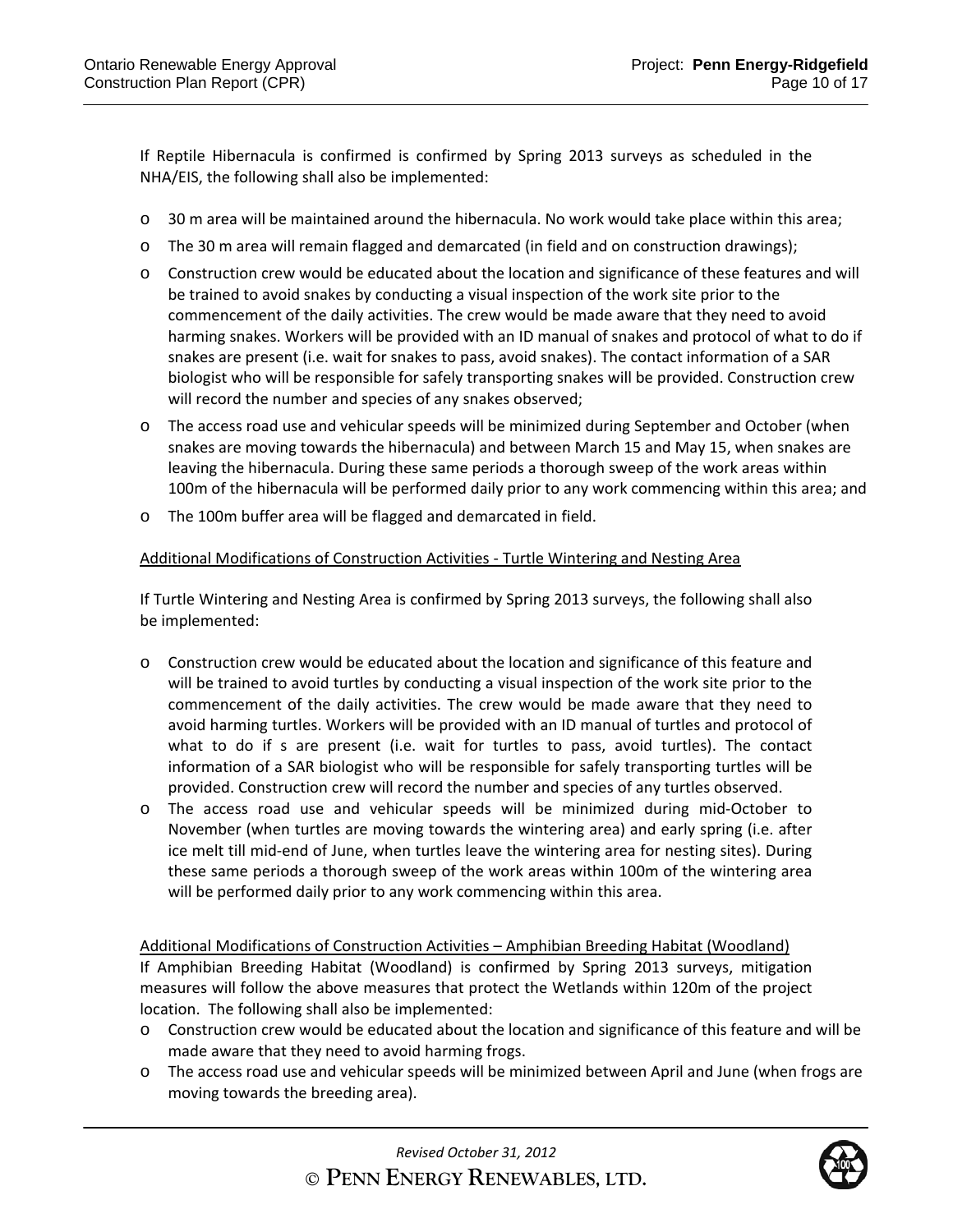Additional Modifications of Construction Activities – Generalized Significant Wildlife Habitat Pursuant to the NHA, mitigation for this feature is included in the above mitigation for wetlands ad woodlands. For reinforcement the following specific mitigation measures are to be implemented:

- o No natural vegetation other than the fencerows will be removed
- o No work will occur within the drip line of Woodland 1 as identified in the NHA.
- o Sediment fence will be installed around the perimeter of the project location.

Treatment Technologies:

- o Fueling and maintenance activities would occur within an area where sediment erosion control measures and all precautions have been made to prevent oil, grease, antifreeze or other materials from inadvertently entering the ground or the surface water flow. Such activities will be a minimum of 30 m from any significant natural feature as identified in the NHA;
- o Develop a spill response plan as part of final engineering and train staff;
- o Keep emergency spill kits onsite;
- o Disposal of waste shall be in accordance with governmental regulation;
- o Monitor area for leakage, in the unlikely event of spillage halt all construction activities and corrective measures must be implemented. Any spills must be immediately reported to the MOE Spills Action Centre (1.800. 268.6060).

Scheduling and Operational Changes:

o Conduct construction activities during daylight hours whenever possible to minimize light and noise impacts to wildlife.

**Environmental Effects Monitoring Plan**: Required construction and post‐construction monitoring are addressed in the Design and Operations Report.

## **2.3** Interconnection/Testing/Commissioning

Grid-tie substation (main 44 kV transformer, switchgear, disconnects, meter, etc.); foundation pads for various equipment and a maintenance building; placement of pre‐fab maintenance building; overhead structure(s); 44 kV conductor to existing LDC distribution line; LDC coordination; system testing, calibration and troubleshooting; commissioning.

Materials Brought On Site: 44kV transformer, switchgear, disconnects, meter and related equipment; pre-fabricated maintenance building; wood or steel poles and high-voltage interconnection conductor; fencing and gates; tele‐protection communication equipment and mounting pole; site lighting and security system.

Construction Equipment Utilized: Small‐ to medium‐sized grading/compacting equipment; delivery and staging vehicles (medium and large trucks, fork lift, etc.); bucket truck; concrete truck; typical light‐duty construction equipment; small crane; hand tools.

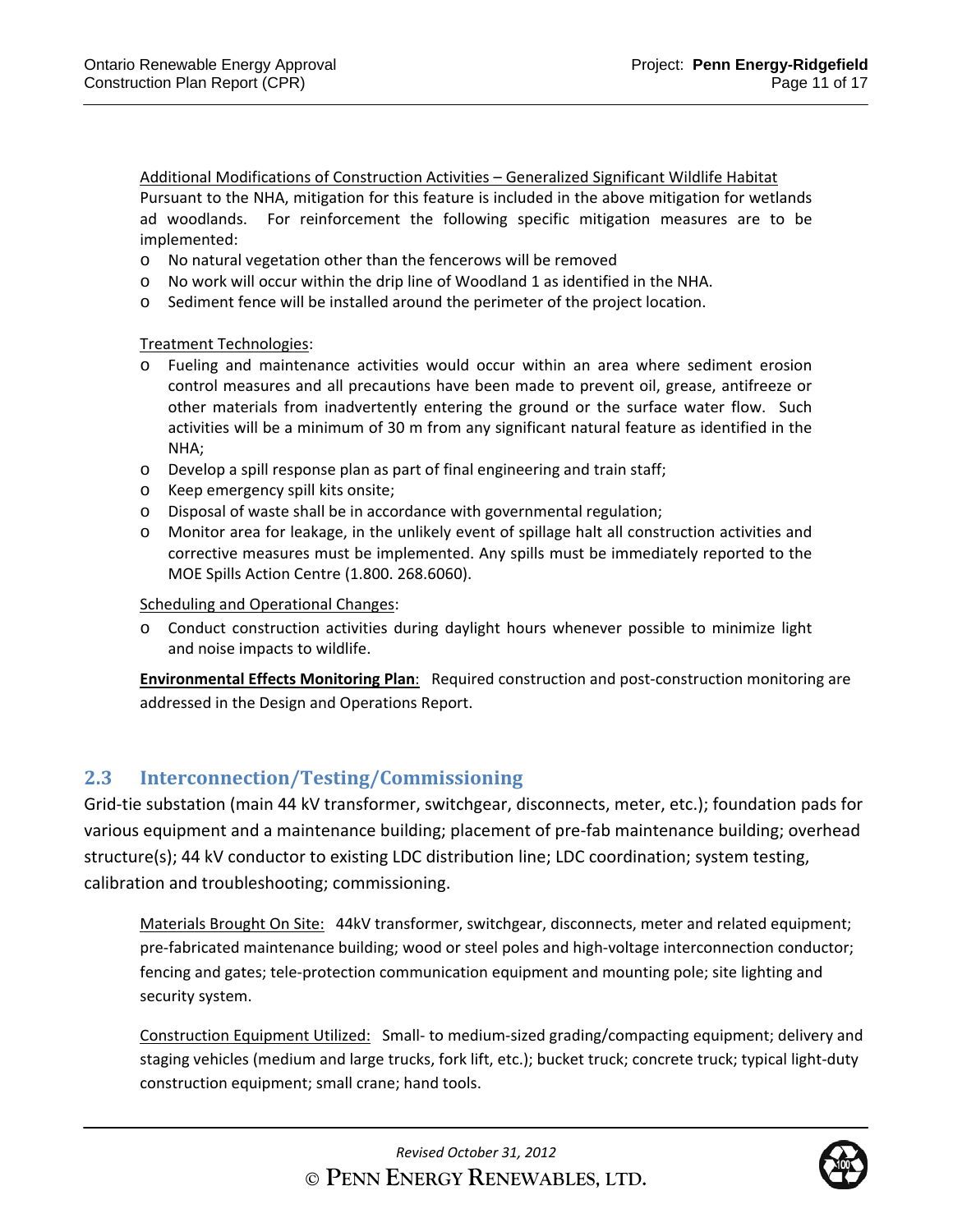Timing and Operational Plans: Much of this work can be executed in parallel with the previous stage (Facility and Equipment Installation); of course the testing and commissioning require almost all construction and installation activities to have been completed. Overall, these activities may last approximately one month;

Temporary Land Uses: Only a relatively small area will be used temporarily for tasks in this stage; they will be primarily for staging of the equipment and supplies as well as crew parking.

Materials Generated at/Transported from Project Location: No materials requiring export from the site will be generated other than standard construction waste, which will be disposed of according to applicable regulations and standard practice.

## **2.3.1 Potential Negative Environmental Effects of Interconnection/Testing/Commissioning**  Stormwater Runoff Impacts: None.

Dust and Noise Emissions: Dust and noise emissions due to typical construction activities are unavoidable, but no negative environmental effects are anticipated – especially since stock mufflers will be utilized on construction equipment and machinery.

Destruction of Vegetation and Habitat: None anticipated.

Impacts on Water Bodies: None. A water assessment has been prepared by Bowfin Environmental. There are no features meeting the definition of water bodies located on or within 120m of the project location. There are no lake trout lakes on or within 300m of the project location.

Impacts Related to Water Taking: None. During the Interconnection/Testing/Commissioning phase of the construction, Penn anticipates that it will perform the initial cleaning of the modules. The duration of the module cleaning scope of work is approximately one week. It is anticipated that the module cleaning process will use not more than 30,240 liters of water per day on any day. . A hydrogeological report by Levac Robichaud Leclerc Associates Ltd., dated February 2012, confirms such taking would have "no significant impacts on the local hydrogeological regime."

Fuel Spills: Spills from construction equipment/machinery are a potential threat to the environment, but this can be mitigated by following Treatment Technologies listed below. Penn anticipates selecting a primary transformer for the grid‐tie substation that utilizes biodegradable transformer oil(s), such as, by way of example, vegetable-based FR-3. Such transformer oils are non-toxic and readily biodegradable. They are less volatile that petroleum‐based oils and have higher flash points for improved safety. They are known to quickly and thoroughly degrade in both soil and aquatic environments.

Impacts on Archaeological Resources: None. The AA survey resulted in the recovery of a single groundstone tool. Concentrated survey did not locate any associated cultural material. Consequently, the consultant, Northeastern Archaeological Associates Limited, recommended that the development

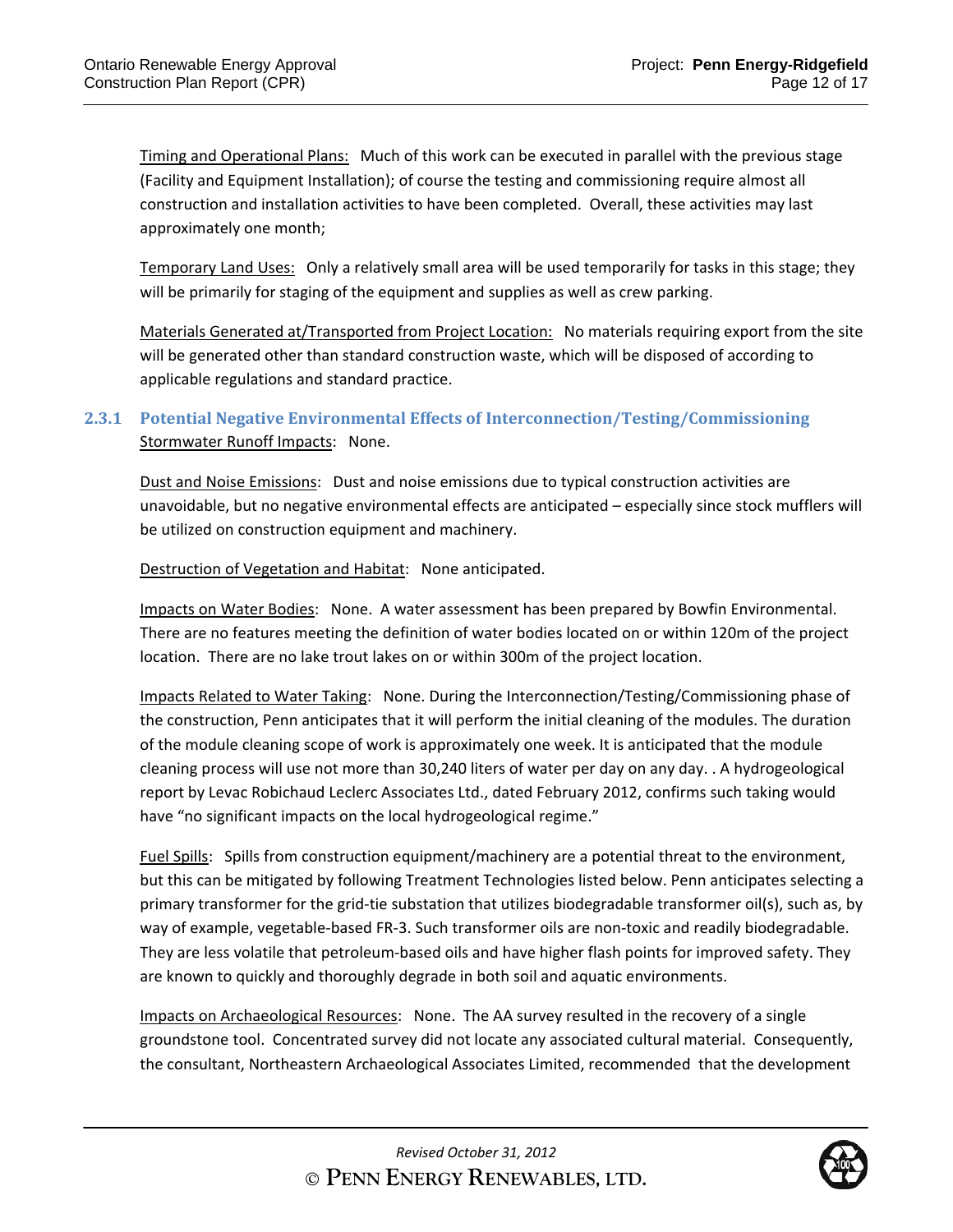property be cleared for development. This recommendation was concurred with by the Ministry of Tourism and Culture.

## **2.3.2 Proposed Mitigation/Monitoring Plan for Interconnection/Testing/Commissioning**

- o Monitor and maintain silt fence around the project location boundary (excluding site accesses) to prevent sediment from traveling to neighboring properties;
- o Instruct personnel onsite to respect the project location boundaries and any additional setbacks;
- o Dust suppression to be utilized when necessary;
- o Utilize small machinery outside of perimeter fence during all activities to avoid accidental damage to the root system of trees (drip lines) not intended for removal and minimize soil compaction; and
- o Ensure that properly operating mufflers (i.e. standard OEM, or similar) are used on all project machinery and vehicles to minimize noise impacts.

#### Additional Modifications of Construction Activities – Reptile Hibernacula

If Reptile Hibernacula is confirmed is confirmed by Spring 2013 surveys as scheduled in the NHA/EIS, the following shall also be implemented:

- o 30 m area will be maintained around the hibernacula. No work would take place within this area;
- o The 30 m area will remain flagged and demarcated (in field and on construction drawings);
- o Construction crew would be educated about the location and significance of these features and will be trained to avoid snakes by conducting a visual inspection of the work site prior to the commencement of the daily activities. The crew would be made aware that they need to avoid harming snakes. Workers will be provided with an ID manual of snakes and protocol of what to do if snakes are present (i.e. wait for snakes to pass, avoid snakes). The contact information of a SAR biologist who will be responsible for safely transporting snakes will be provided. Construction crew will record the number and species of any snakes observed;
- o The access road use and vehicular speeds will be minimized during September and October (when snakes are moving towards the hibernacula) and between March 15 and May 15, when snakes are leaving the hibernacula. During these same periods a thorough sweep of the work areas within 100m of the hibernacula will be performed daily prior to any work commencing within this area; and
- o The 100m buffer area will be flagged and demarcated in field.

## Additional Modifications of Construction Activities ‐ Turtle Wintering and Nesting Area

If Turtle Wintering and Nesting Area is confirmed by Spring 2013 surveys, the following shall also be implemented:

o Construction crew would be educated about the location and significance of this feature and will be trained to avoid turtles by conducting a visual inspection of the work site prior to the commencement of the daily activities. The crew would be made aware that they need to avoid harming turtles. Workers will be provided with an ID manual of turtles and protocol of what to do if s are present (i.e. wait for turtles to pass, avoid turtles). The contact

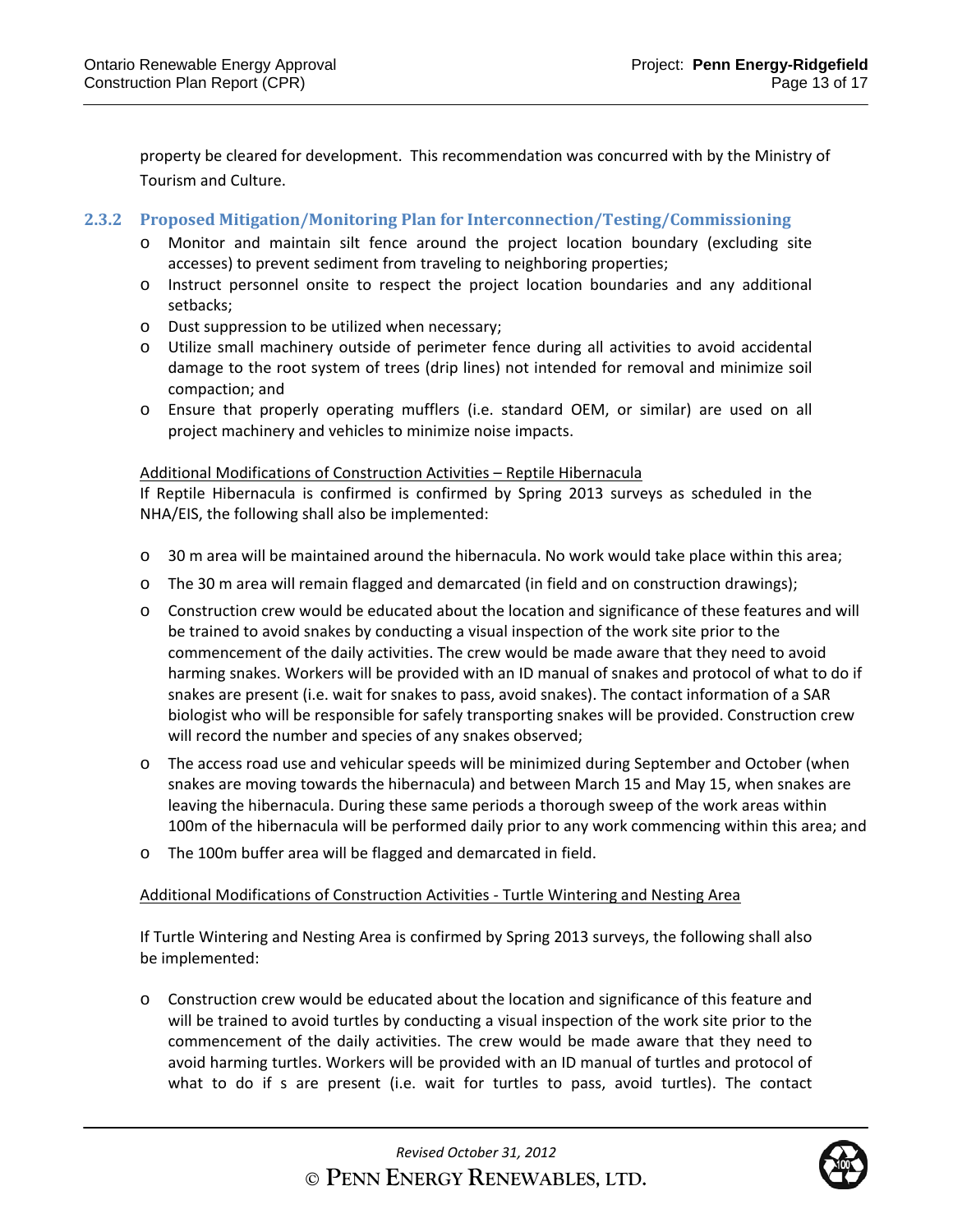information of a SAR biologist who will be responsible for safely transporting turtles will be provided. Construction crew will record the number and species of any turtles observed.

o The access road use and vehicular speeds will be minimized during mid‐October to November (when turtles are moving towards the wintering area) and early spring (i.e. after ice melt till mid‐end of June, when turtles leave the wintering area for nesting sites). During these same periods a thorough sweep of the work areas within 100m of the wintering area will be performed daily prior to any work commencing within this area.

#### Additional Modifications of Construction Activities – Amphibian Breeding Habitat (Woodland)

If Amphibian Breeding Habitat (Woodland) is confirmed by Spring 2013 surveys, mitigation measures will follow the above measures that protect the Wetlands within 120m of the project location. The following shall also be implemented:

- o Construction crew would be educated about the location and significance of this feature and will be made aware that they need to avoid harming frogs.
- o The access road use and vehicular speeds will be minimized between April and June (when frogs are moving towards the breeding area).

Additional Modifications of Construction Activities – Generalized Significant Wildlife Habitat Pursuant to the NHA, mitigation for this feature is included in the above mitigation for wetlands ad woodlands. For reinforcement the following specific mitigation measures are to be implemented:

- o No natural vegetation other than the fencerows will be removed
- o No work will occur within the drip line of Woodland 1 as identified in the NHA.
- o Sediment fence will be installed around the perimeter of the project location.

Treatment Technologies:

- o Fueling and maintenance activities would occur within an area where sediment erosion control measures and all precautions have been made to prevent oil, grease, antifreeze or other materials from inadvertently entering the ground or the surface water flow. Such activities will be a minimum of 30 m from any significant natural feature as identified in the NHA;
- o Develop a spill response plan as part of final engineering and train staff;
- o Keep emergency spill kits onsite;
- o Disposal of waste shall be in accordance with governmental regulation;
- o Monitor area for leakage, in the unlikely event of spillage halt all construction activities and corrective measures must be implemented. Any spills must be immediately reported to the MOE Spills Action Centre (1.800. 268.6060).

#### Scheduling and Operational Changes:

o Conduct construction activities during daylight hours whenever possible to minimize light and noise impacts to wildlife.

**Environmental Effects Monitoring Plan**: Required construction and post‐construction monitoring are addressed in the Design and Operations Report.



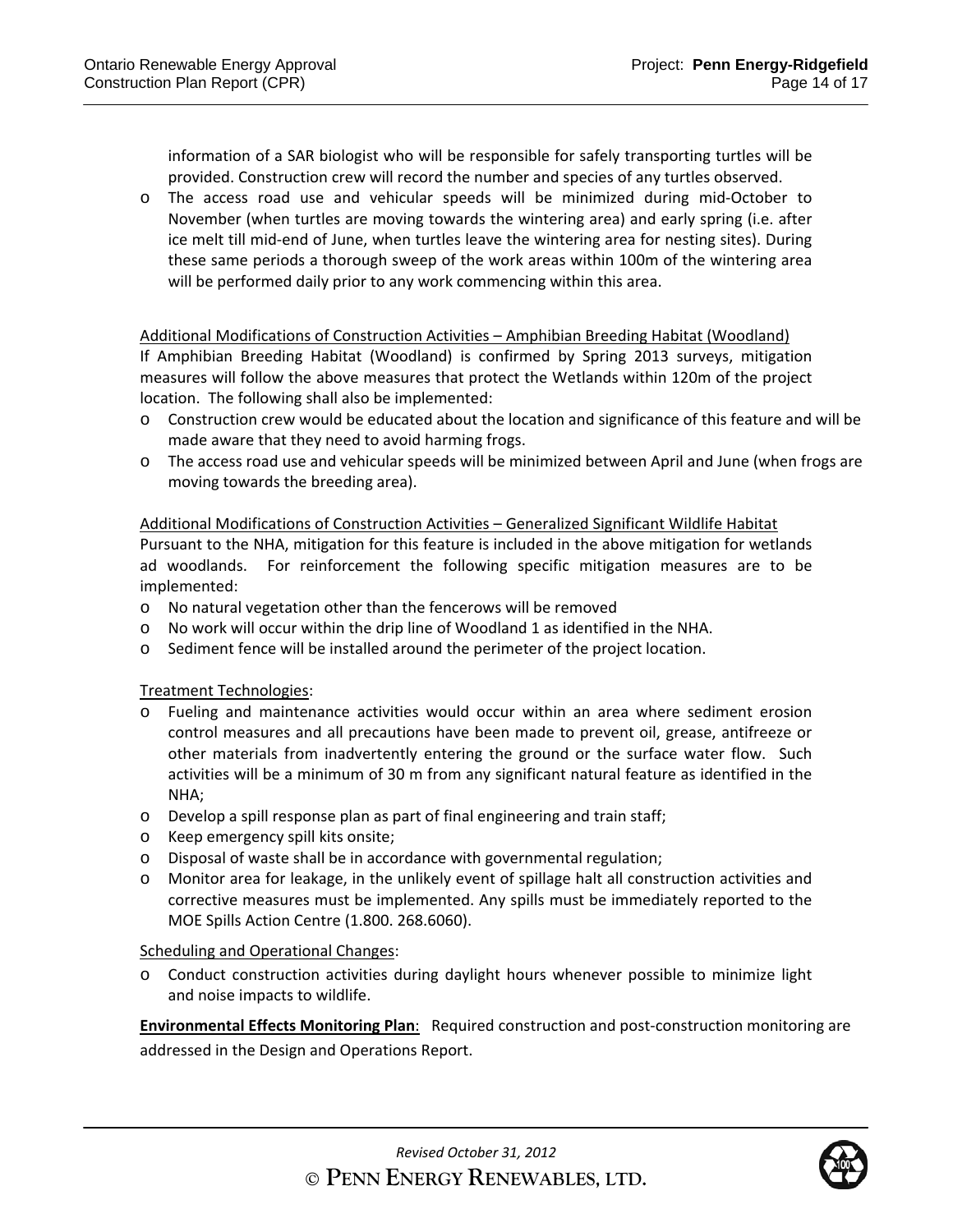## **2.4 Close‐out**

Removal of temporary services and facilities (e.g. portable toilets, office trailer and refuse/recycling dumpsters); topsoil replacement and final grading; landscaping and re‐seeding;

Materials Brought On Site: Sod/seed mix for turf grass and various plants for the perimeter landscaping.

Construction Equipment Utilized: Medium and/or large trucks, fork lift, etc. to remove temporary facilities; small‐ to medium‐sized landscaping equipment; bucket truck; concrete truck; typical light‐duty construction equipment; small crane; hand tools.

Timing and Operational Plans: approximately two weeks

Temporary Land Uses: none

Materials Generated at/Transported from Project Location: Portable toilets, an office trailer and refuse/recycling dumpster(s)

## **2.4.1 Potential Negative Environmental Effects of Close‐out**

Stormwater Runoff Impacts: None.

Dust and Noise Emissions: Dust and noise emissions due to typical construction activities are unavoidable, but no negative environmental effects are anticipated – especially since stock mufflers will be utilized on construction equipment and machinery.

Destruction of Vegetation and Habitat: None.

Impacts on Water Bodies: None. A water assessment has been prepared by Bowfin Environmental. There are no features meeting the definition of water bodies located on or within 120m of the project location. There are no lake trout lakes on or within 300m of the project location.

Impacts Related to Water Taking: None. During the Close-out phase of the Construction, Penn will utilize water to help establish the landscaping and seeded areas of the site. Penn anticipates that it would utilize not more than 37,800 liters per day of water during the period in which it is establishing the seeded and landscaped areas. After the seeded and landscaped areas are established, the primary use of water will be for module cleaning. Averaged over the course of a year, this usage is expected to be less than 1,000 liters per day.

Fuel Spills: Spills from construction equipment/machinery are a potential threat to the environment, but this can be mitigated by following the Treatment Technologies listed below.

Impacts on Archaeological Resources: None. The AA survey resulted in the recovery of a single groundstone tool. Concentrated survey did not locate any associated cultural material. Consequently, the consultant, Northeastern Archaeological Associates Limited, recommended that the development

> *Revised October 31, 2012* **© PENN ENERGY RENEWABLES, LTD.**

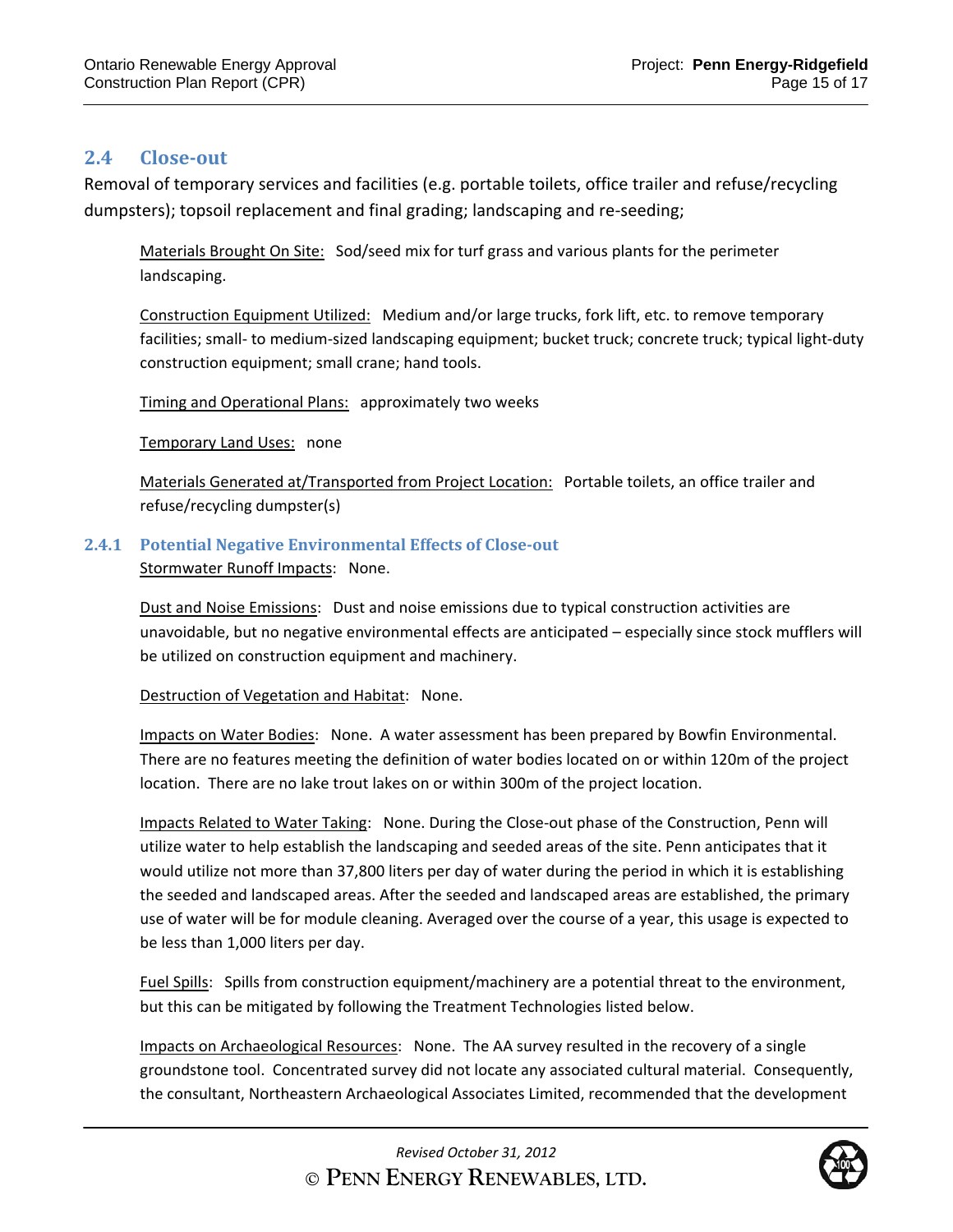property be cleared for development. This recommendation was concurred with by the Ministry of Tourism and Culture.

## **2.4.2 Proposed Mitigation/Monitoring Plan for Close‐out**

- o Monitor and maintain silt fence around the project location boundary (excluding site accesses) to prevent sediment from traveling to neighboring properties;
- o Instruct personnel onsite to respect the project location boundaries and any additional setbacks;
- o Dust suppression to be utilized when necessary;
- o Utilize small machinery outside of perimeter fence during all activities to avoid accidental damage to the root system of trees (drip lines) not intended for removal and minimize soil compaction; and
- o Ensure that properly operating mufflers (i.e. standard OEM, or similar) are used on all project machinery and vehicles to minimize noise impacts.

## Additional Modifications of Construction Activities – Reptile Hibernacula

If Reptile Hibernacula is confirmed is confirmed by Spring 2013 surveys as scheduled in the NHA/EIS, the following shall also be implemented:

- o 30 m area will be maintained around the hibernacula. No work would take place within this area;
- o The 30 m area will remain flagged and demarcated (in field and on construction drawings);
- o Construction crew would be educated about the location and significance of these features and will be trained to avoid snakes by conducting a visual inspection of the work site prior to the commencement of the daily activities. The crew would be made aware that they need to avoid harming snakes. Workers will be provided with an ID manual of snakes and protocol of what to do if snakes are present (i.e. wait for snakes to pass, avoid snakes). The contact information of a SAR biologist who will be responsible for safely transporting snakes will be provided. Construction crew will record the number and species of any snakes observed;
- o The access road use and vehicular speeds will be minimized during September and October (when snakes are moving towards the hibernacula) and between March 15 and May 15, when snakes are leaving the hibernacula. During these same periods a thorough sweep of the work areas within 100m of the hibernacula will be performed daily prior to any work commencing within this area; and
- o The 100m buffer area will be flagged and demarcated in field.

## Additional Modifications of Construction Activities ‐ Turtle Wintering and Nesting Area

If Turtle Wintering and Nesting Area is confirmed by Spring 2013 surveys, the following shall also be implemented:

o Construction crew would be educated about the location and significance of this feature and will be trained to avoid turtles by conducting a visual inspection of the work site prior to the commencement of the daily activities. The crew would be made aware that they need to avoid harming turtles. Workers will be provided with an ID manual of turtles and protocol of what to do if s are present (i.e. wait for turtles to pass, avoid turtles). The contact